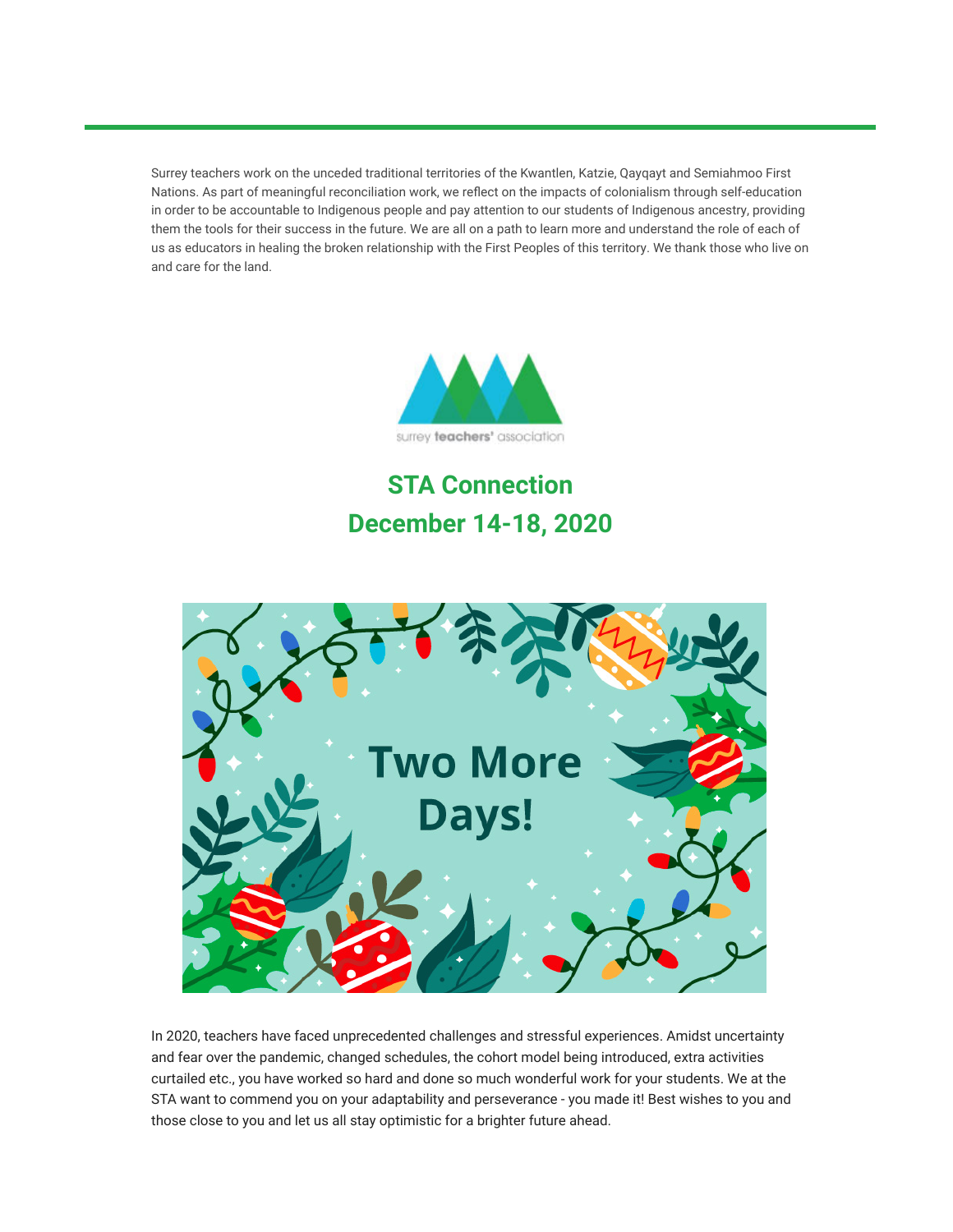### **Open letter to Dr. Bonnie Henry**

Yesterday we released an open letter to Dr. Bonnie Henry on behalf of Surrey Teachers, asking for a safer work environment in Surrey schools. It has generated quite a lot of media interest, so that has given us a chance to speak with the public about the situation in our schools. Please see it attached.

## **Winter break extension?**

We have heard many members express concern about returning to school on January 4<sup>th</sup>, so close to all the get-togethers for New Year's Eve that might occur, possibly engendering the spread of Covid19. We advocated on this matter to senior management, and they let us know they have no plans to extend the break, or to make the first week back remote learning.

### **The STA stands with Indian Farmers**

The largest protest in human history is taking place in India. The Modi government has passed three bills allowing large multi-national corporations to largely control the agricultural sector. Sixty to seventy percent of the Indian population works in agriculture. Farmer-led peaceful protests have been met with water cannons and violence by police as they march to the Indian capital. Protests in support of the movement have sprung up around the globe. To learn more and take action, please visit [La Via Campesina's page.](https://viacampesina.org/en/indias-farmers-seek-urgent-solidarity-globalise-the-struggle-globalise-hope/)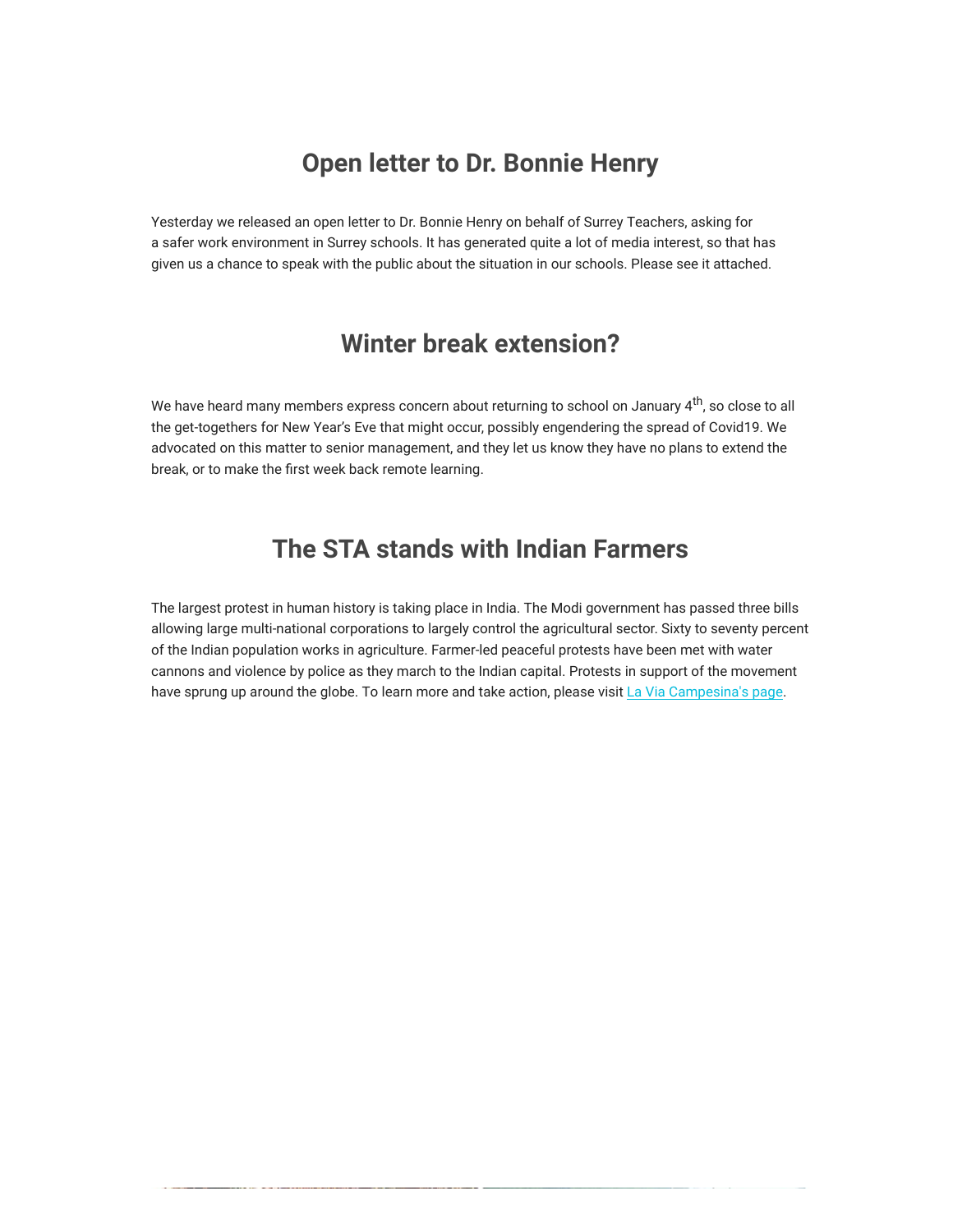# **Emergency Drills**

While the Ministry continues to work on finalizing their expectations regarding school emergency drills during COVID, the direction we have been given is to continue with drills in accordance with the PHO's requirements on physical distancing, and that drills not be 'surprise' in nature at this time. Stagger the drills for different cohorts throughout the day to allow for physical distancing between cohorts. For secondary, wear a mask where physical distancing cannot be maintained.

# **WorksafeBC and Covid**

If you are diagnosed with COVID, make sure you fill out a [F](https://surreyteachers.us20.list-manage.com/track/click?u=37ec644ae87e34b54b3912660&id=ba061783a0&e=7261da6bdb)[orm 6A](https://surreyteachers.us20.list-manage.com/track/click?u=37ec644ae87e34b54b3912660&id=f6a8f21eb8&e=7261da6bdb) for the time you are sick to be covered by WorksafeBC. Send the completed Form 6A to your principal, the district at District at HRESSafety@surreyschools.ca, and the STA at [hs@surreyteachers.org](mailto:hs@surreyteachers.org). Your principal may be confused by the 6A as the District uses a different form, but this is the form BCTF members are to use. You do not need to fill out both forms: the principal should use the 6A to complete the District form.

Finally, but most importantly, you need to call WorkSafeBC Claims Call Centre at 604.231.8888. If you don't call, they don't know about your claim.

If you have been denied a claim by WorkSafeBC when you have been diagnosed with COVID, please contact the STA at [hs@surreyteachers.org](mailto:hs@surreyteachers.org) so we can advocate on your behalf.

# **Plexiglass**

Members continue to contact the STA regarding Plexiglass. We have filed a troubleshooter application with the Labour Relations Board and are pleased to see that the District is encouraging teachers who [regularly have to work within 2m of students to apply for Plexiglass in this week's Weekly Mem](mailto:HRES-Safety@surreyschools.ca)o. This assessment of the need for Plexiglass is the responsibility of the school administrator. The criteria for this include an exposure to multiple cohorts and the inability to maintain a 2m distance through administrative or other physical barrier means or a documented medical need. Details on the process for assessing and requesting are linked [here](https://www.surreyschools.ca/ProgramsAndServices/HESA/safety_work/hazard_assessment/Documents/PlexiGlass%20Assessment%20and%20Request%20Process.pdf). Please contact your Principal or Vice-Principal directly with your initial requests and then reference the linked document together to assess and determine next steps. Contact Gavin Slade-Kerr at [hs@surreyteachers.org](mailto:hs@surreyteachers.org) if you have questions or concerns.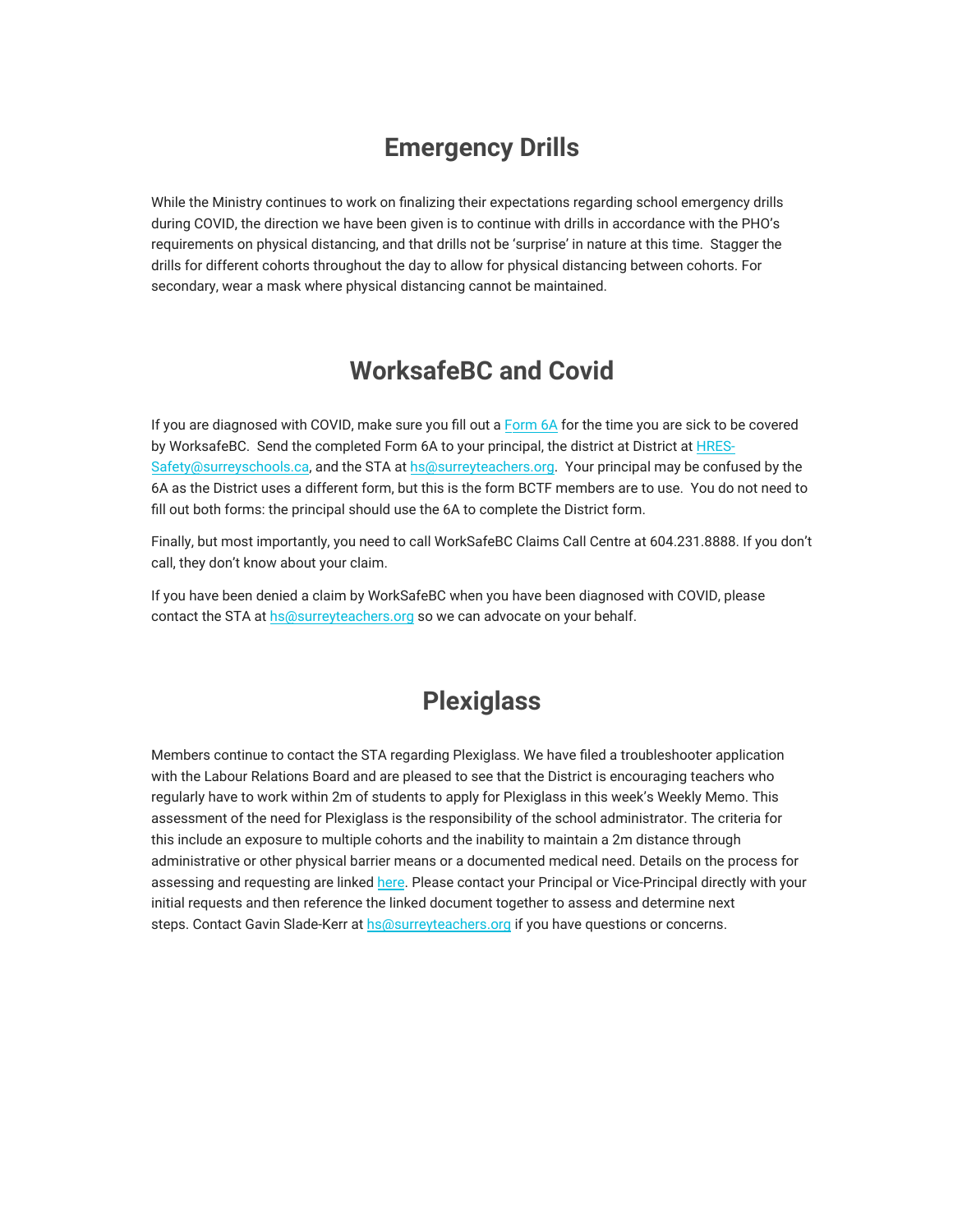## **January 31 qualifications deadline reminder**

In order to be shortlisted for jobs that require certain qualifications in Rounds 1 and 2, teachers need to be listed in the District Qualification Book. Teachers who are interested in changing their assignments to such positions need to apply to the Human Resources Department (courier #481) by **January 31, 2021** to have their qualifications evaluated. The evaluation will be completed by March 31. (CA, Article E.28.1). Information regarding job descriptions and evaluation forms can be found on [The Hub memo.](https://surreyteachers.us20.list-manage.com/track/click?u=37ec644ae87e34b54b3912660&id=b59739966c&e=7261da6bdb)

## **Do you want to attend the BCTF AGM?**

Each year over 750 delegates from around the province attend the BCTF AGM. It is a great opportunity to see how the BCTF operates, to hear new perspectives on important issues, meet colleagues from other parts of the province, and to have a voice in the decisions made by the union.

The 2021 Annual General Meeting (AGM) will be held virtually and will begin on **Saturday, March 20**, and conclude on **Tuesday, March 23**. The Federation will be using a new online platform that will greatly enhance the virtual meeting for all participants. However, for the optimum user experience, every delegate will need to have access to a desktop or laptop computer.

Delegates will be elected at the **Virtual Special General Meeting on January 20, 2021**.

Elected delegates and alternates are **expected to attend all virtual training sessions** leading up to the AGM.

Sessions are as follows:

- February  $8$  Rookie AGM Delegates training 8:30 am to 3:00 pm virtual zoom training session.
- February 16 AGM Delegates training 4:00 pm to 6:00 pm virtual zoom training session.
- February 22 AGM Delegates training 4:00 pm to 6:00 pm virtual zoom training session.
- March 3 AGM Delegates training 8:30 am to 3:00 pm virtual zoom training session.
- $\bullet$  March 8 AGM Delegates training 4:00 am to 6:00 pm virtual zoom training session.

If you are interested in becoming a delegate and can commit to the preparation meetings, please email your name and a brief statement to [sta@surreyteachers.org](mailto:sta@surreyteachers.org) by **Friday, January 8, 2021 (4pm). PLEASE NOTE THAT THIS IS A CORRECTION FROM LAST WEEK'S DATE.** Remember, your chances of being elected as a delegate are much better if you have a written statement! It is also possible to nominate yourself from the floor at the meeting. If you have any questions about the BCTF AGM, or the process of becoming a delegate, please contact Jatinder Bir at **2vp**@surreyteachers.org.

# **Meeting with Harry Bains, Minister of Labour lobbying for more safety!**

On Thursday we are pleased to meet with Hon. Harry Bains, Minister of Labour, and MLA for Surrey Newton, in our quest for safer work spaces. We shall report back!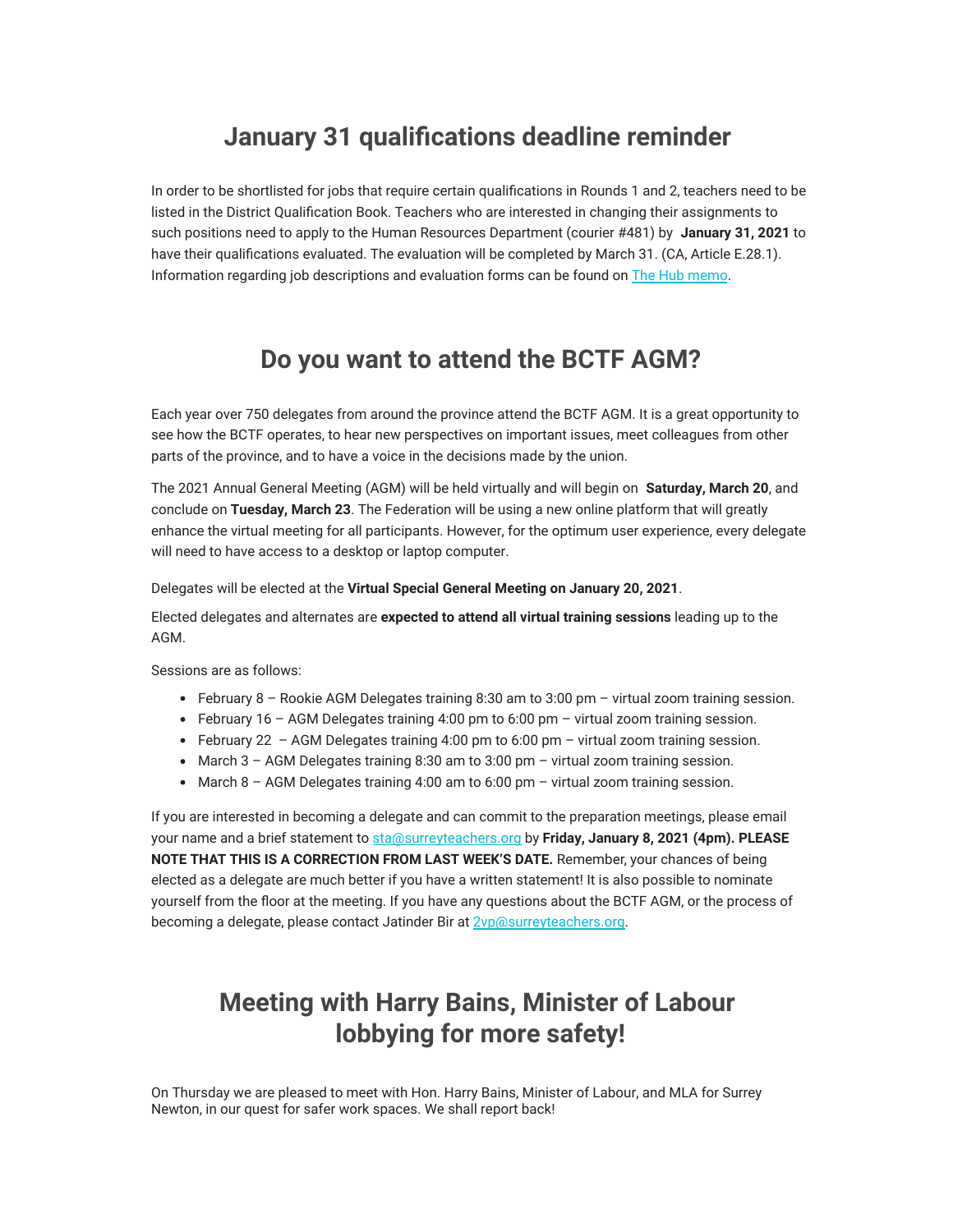# **Ad Hoc Covid 19 Action Committee needs members**

The STA Executive Committee struck an action committee to address concerns about COVID. If you are particularly energized into action by the problems we face as teachers in this pandemic, please submit your name to be appointed to this committee. Submit your [CV form](https://surreyteachers.us20.list-manage.com/track/click?u=37ec644ae87e34b54b3912660&id=690dd5b31d&e=7261da6bdb) to [reception@surreyteachers.org.](https://surreyteachers.us20.list-manage.com/track/click?u=37ec644ae87e34b54b3912660&id=bff686f1fe&e=7261da6bdb)



This winter we will be having two sessions of Staff Rep Training. **Reps can sign up for one out of two SURT topic training sessions**. Here are your choices.

#### **Staff Rep Training: Understanding and Advocating for Public Education**

- to develop a local understanding of Public Education in the 21st Century.
- to consider ways in which we can work to achieve the conditions necessary for a vibrant public education system.
- to invite a conversation with stakeholders.
- advocacy tools.

Select one of the following sessions and sign up: [https://staffrep2021-publiceducation.eventbrite.ca](https://surreyteachers.us20.list-manage.com/track/click?u=37ec644ae87e34b54b3912660&id=8669641ff5&e=7261da6bdb)

- Friday, January 8, 2021
- Monday, January 11, 2021
- Friday, January 15, 2021
- Monday, January 18, 2021

#### **Staff Rep Training: Advancing Equity and Inclusion in Our Schools and Communities**

- to develop a firmer understanding of the challenges faced by members of equity seeking groups.
- to delve deeper into the issues and barriers around equity and inclusion.
- to develop an action plan to advance equity and inclusion in our communities.

Select one of the following sessions and sign up: [https://staffrep2021-inclusion.eventbrite.ca](https://surreyteachers.us20.list-manage.com/track/click?u=37ec644ae87e34b54b3912660&id=1a6cd8cf63&e=7261da6bdb)

Friday, January 22, 2021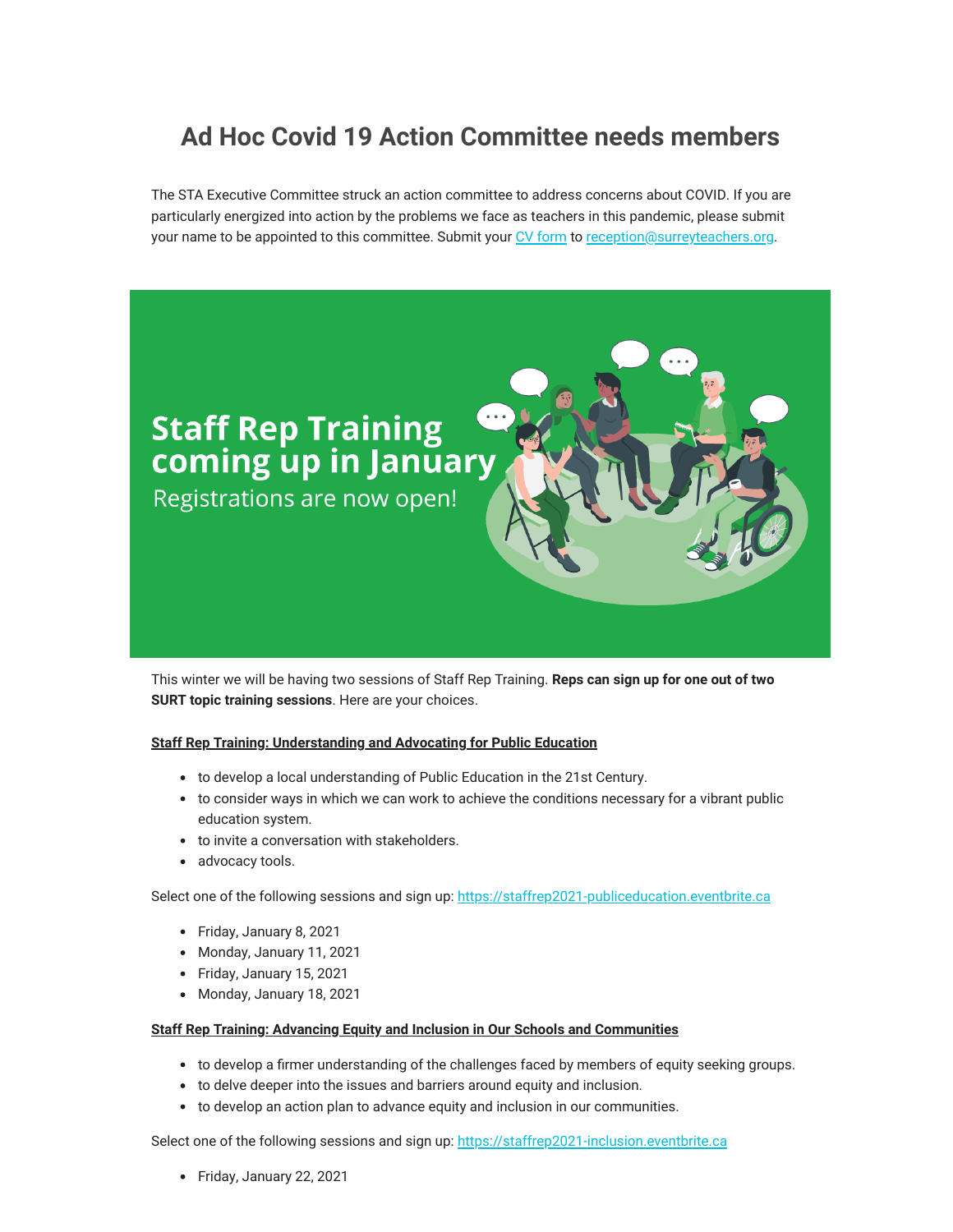- Wednesday, January 27, 2021
- Monday, February 1, 2021
- Friday, February 5, 2021

# **Call out for articles – for a COVID-themed STA Advocate**

We are looking for submissions for our next issue of The Advocate. Many of us have stories to share in how our lives, both professional and personal, and the world as we know it have changed due to the COVID-19 pandemic. From virtual teaching and remote learning to redesigning and adapting in times of crisis, COVID-19 has changed education dramatically. Considering this and the variety of issues that have been brought to the forefront, we are dedicating the next issue of The Advocate to this theme. We encourage submissions - from journals to reflections, to poems or prose. Please submit to [communications@surreyteachers.org.](mailto:communications@surreyteachers.org) Submissions will be accepted until **December 26th**.

## **Call out for 2nd SJ rep**

We have an opening for Social Justice Rep to the BCTF. Please consider putting your name forward to work with Hilary Wardlow in the role of Social Justice Rep. You would receive email notifications from the BCTF and other community notices and make sure Surrey Teachers know about them. You would help represent the STA at BCTF Zone meetings. You would put your passion for Social Justice to work within our organization. If interested, please submit a [CV form](https://surreyteachers.us20.list-manage.com/track/click?u=37ec644ae87e34b54b3912660&id=e7ac877660&e=7261da6bdb) to [reception@surreyteachers.org.](mailto:reception@surreyteachers.org) It is a twoyear term and the person will be appointed by our Executive Committee in January.

### **BCTF Health and Wellness Program**

The BCTF Health and Wellness program offers an individualized rehabilitation program for teachers who are unable to return to work due to a medical illness or disability. For more information on this return-towork transition and support program, please refer to the attached brochure.

### **Surrey Retired Teachers' Association**

If you or someone you know is retiring next month, SRTA is inviting members to join the Surrey Retired Teachers' Association. For more information on retirement programs and benefits, please refer to the attached letter from the President of SRTA.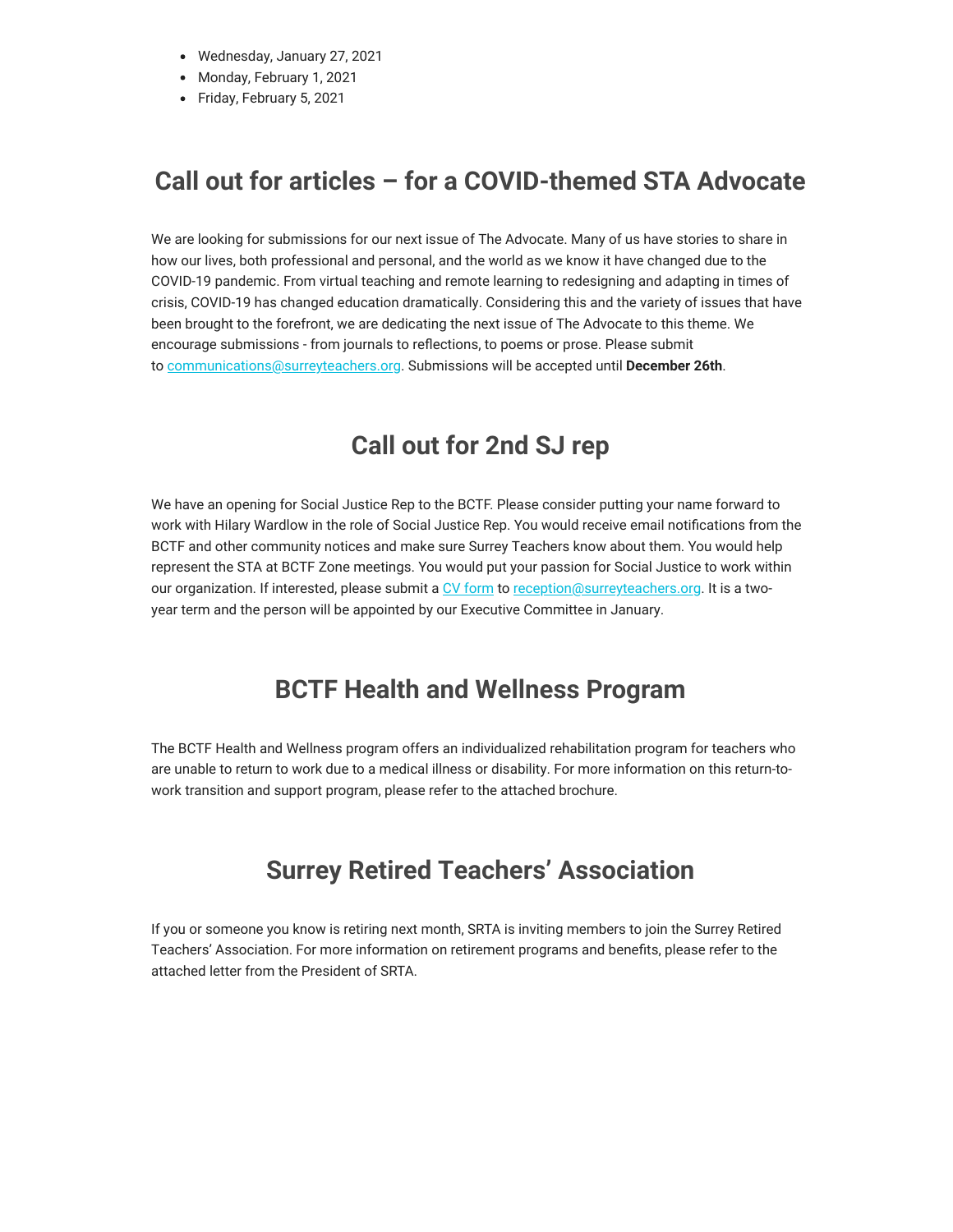![](_page_6_Picture_0.jpeg)

# **Status of Women: Wellness Project 2020**

For our "Wellness Tip of the Week" we want to wish you all a much deserved restful winter break. May you find some time to recharge and treat yourself when you need it! Perhaps catch up on some pleasure reading purely for yourself. Or finally download one of the free apps we have been suggesting in the STA Connection and spend some time starting a new meditation/yoga/workout routine.

#### **Here's a list of all the "tips" we've shared so far:**

- Forest bathing
- [Yoga with Adriene](https://surreyteachers.us20.list-manage.com/track/click?u=37ec644ae87e34b54b3912660&id=021f7b3445&e=7261da6bdb)
- [Calm](https://surreyteachers.us20.list-manage.com/track/click?u=37ec644ae87e34b54b3912660&id=8e6116b801&e=7261da6bdb)
- [Down Dog](https://surreyteachers.us20.list-manage.com/track/click?u=37ec644ae87e34b54b3912660&id=8a6d00c930&e=7261da6bdb)
- [BounceBack](https://surreyteachers.us20.list-manage.com/track/click?u=37ec644ae87e34b54b3912660&id=a65def7d59&e=7261da6bdb)
- Nike Training Club
- [MindShiftCBT](https://surreyteachers.us20.list-manage.com/track/click?u=37ec644ae87e34b54b3912660&id=975632f80d&e=7261da6bdb)
- Insight Timer

Do you have a wellness tip you'd like to share with other teachers? Feel free to email any tips to Angela Marcakis at [marcakis\\_a@surreyschools.ca.](mailto:marcakis_a@surreyschools.ca)

### A smile before the break

submitted by Grace Lai

(If there is nothing wrong with saying all this...) Happy week before Holidays….

### **Fog the Halls**

Fog the halls with lots of cleaner, Fa la la la la la la la la! CoVid season is much meaner, Fa la la la la la la la la! Don we now our safe apparel, Fa la la la la la la la la! Hope we all don't become sterile, Fa la la la la la la la la!

Quarter system- very draining, Fa la la la la la la la la! Lesson prep- it won't stop raining, Fa la la la la la la la la! Blended class, new protocol, Fa la la la la la la la la! Oh so sad, no basketball, Fa la la la la la la la la!

Follow me in Bonnie's measure, Fa la la la la la la la la! Health and life are ours to treasure, Fa la la la la la la la la!